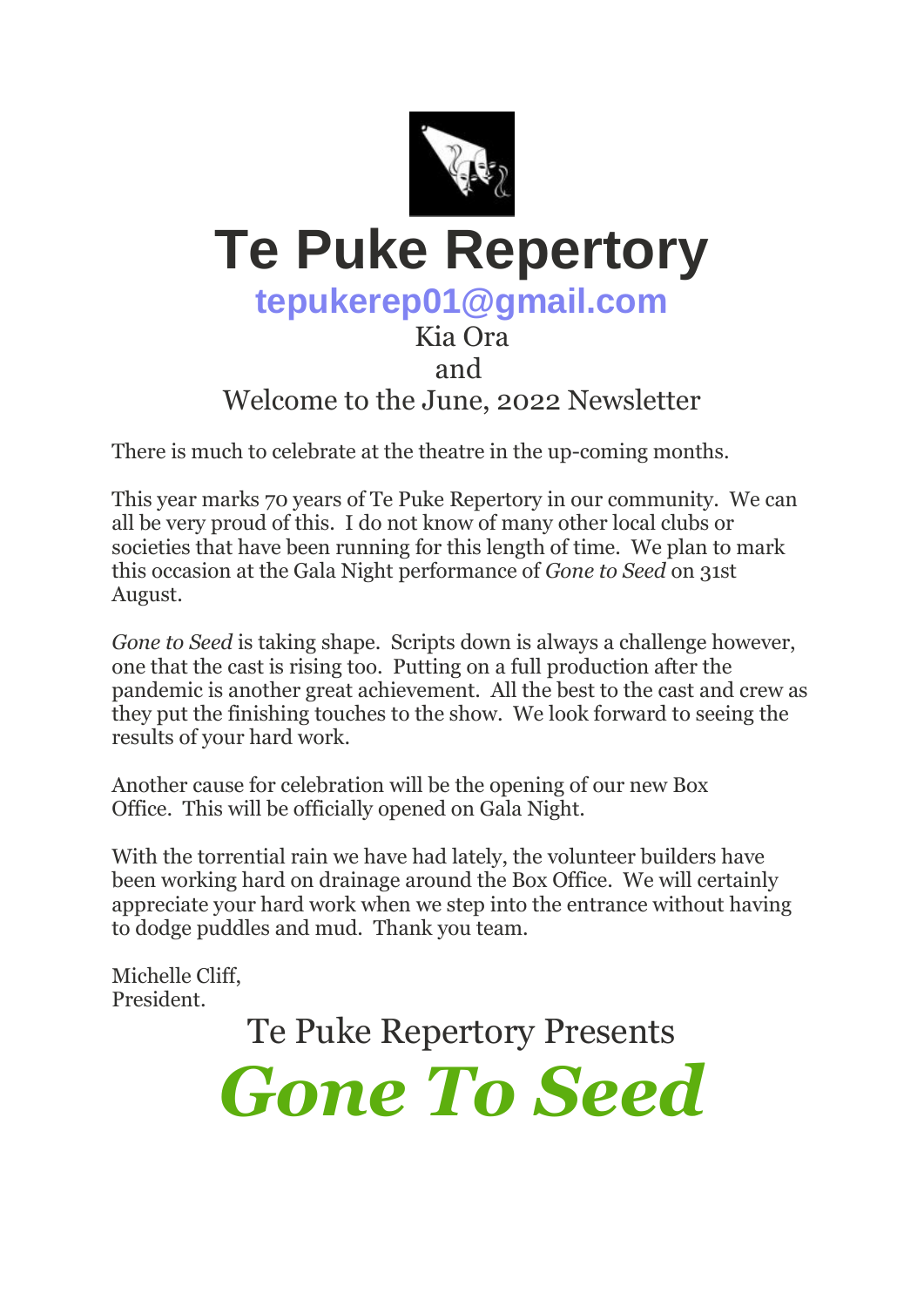

Don't miss this crazy and hilarious New Zealand comedy. Our Director, Bernard Holmes, is working with a wonderful cast to give you an evening you will not forget.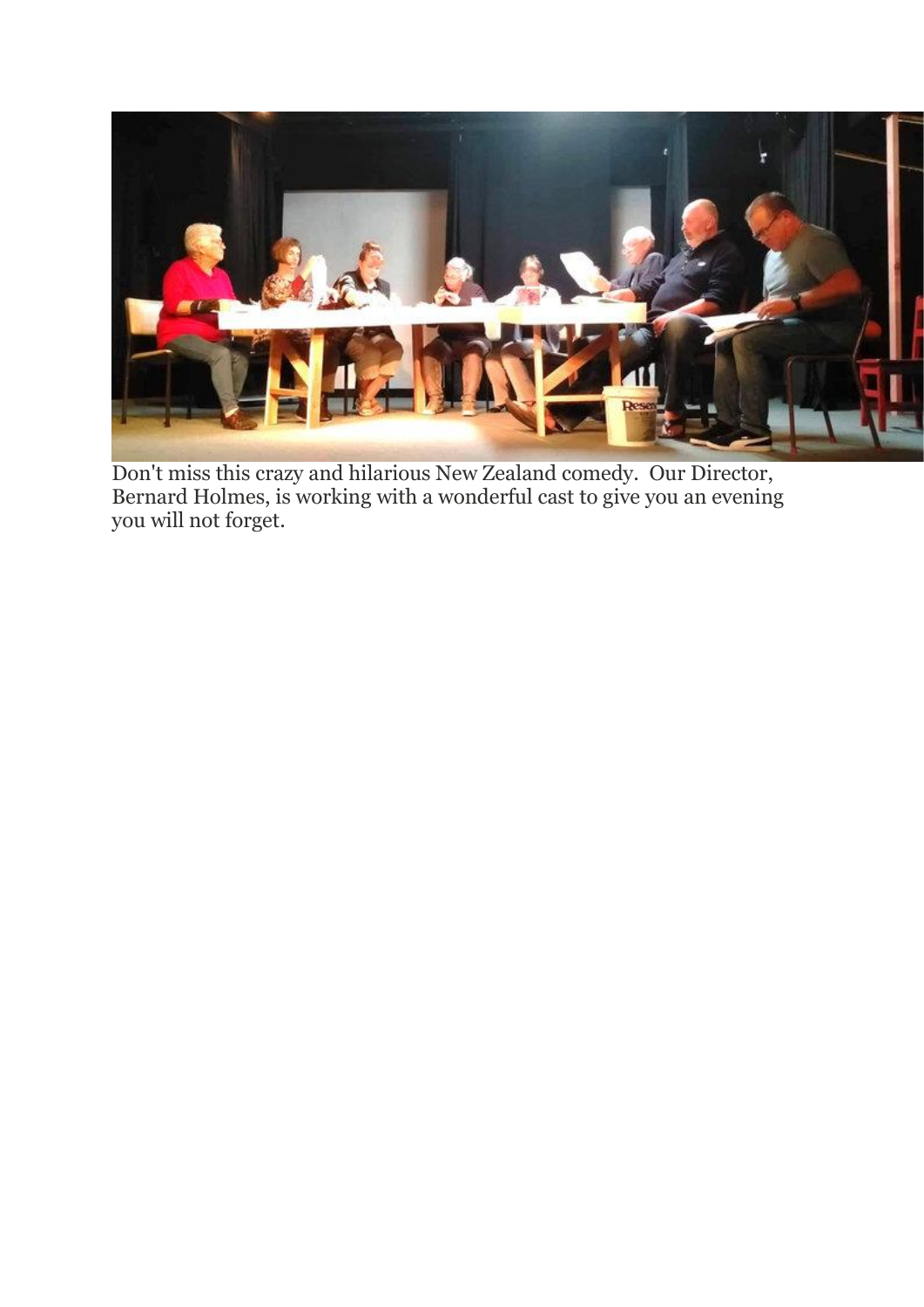

Bernard Holmes Director Hard at Work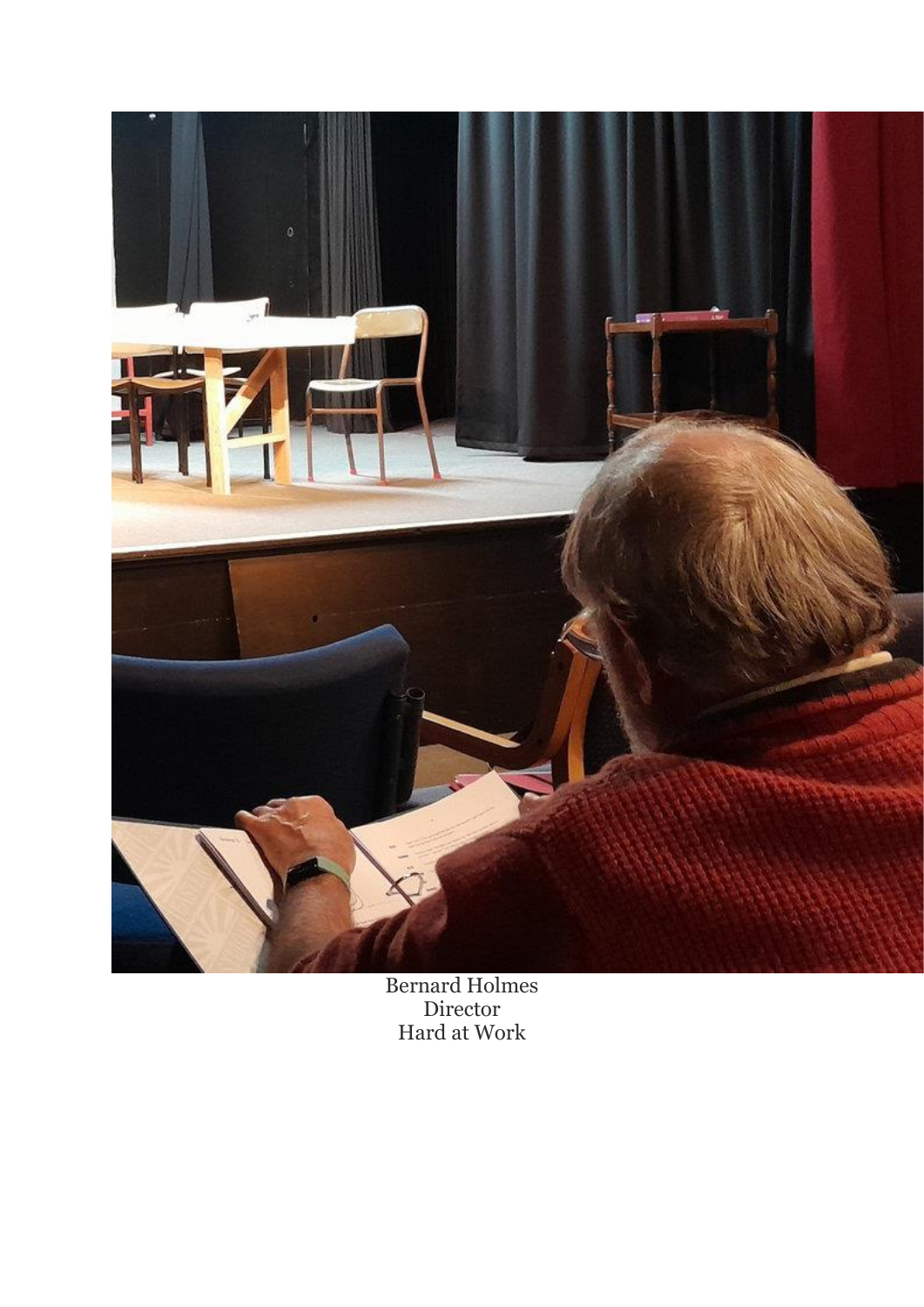

*Gone to Seed* 31st August, to 10th September Litt Park Theatre



Manawatia A Matariki

Matariki is the Maori name for the cluster of stars that rise in the midwinter. For many Maori this heralds the start of the New Year.

For the first time in Aotearoa it is being officially celebrated as a public holiday. It is the opportunity for all people of Aotearoa to come together and reflect on the past, celebrate the present and plan for the future.

We are doing that at Te Puke Repertory with our upcoming 70th celebration - our past, the opening our the new Box Office - the present and excitedly looking forward to our next stage show - our future.

No Reira Tena Koutou Katoa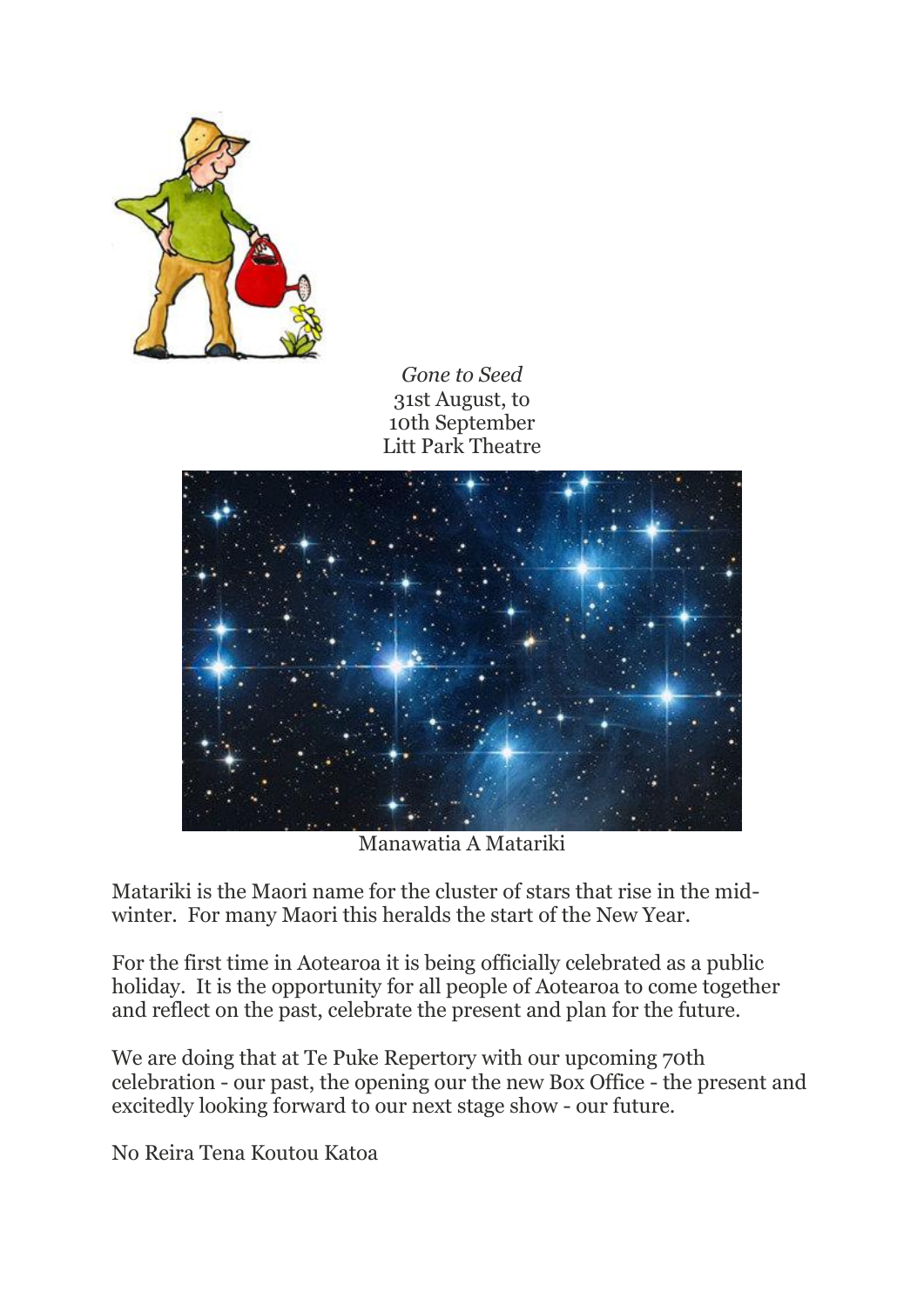The Carol Power Voice Studio is proud to present...

# THE PIRINCES AND PRINCESSES MASH-VIP CONCERT

Great family show for all ages Fantastic singing and dancing. Dress up as your favourite Prince or Princess. Spot Prizes.

> Friday 5 August 7 pm, Saturday 6 August 3 pm and 7 pm at Litt Park Theatre, Te Puke. \$15 for adults \$10 children \$45 Family (2 adults & 2 children) For tickets email carolpowervoicestudio@gmail.com



ol Power **Studio**